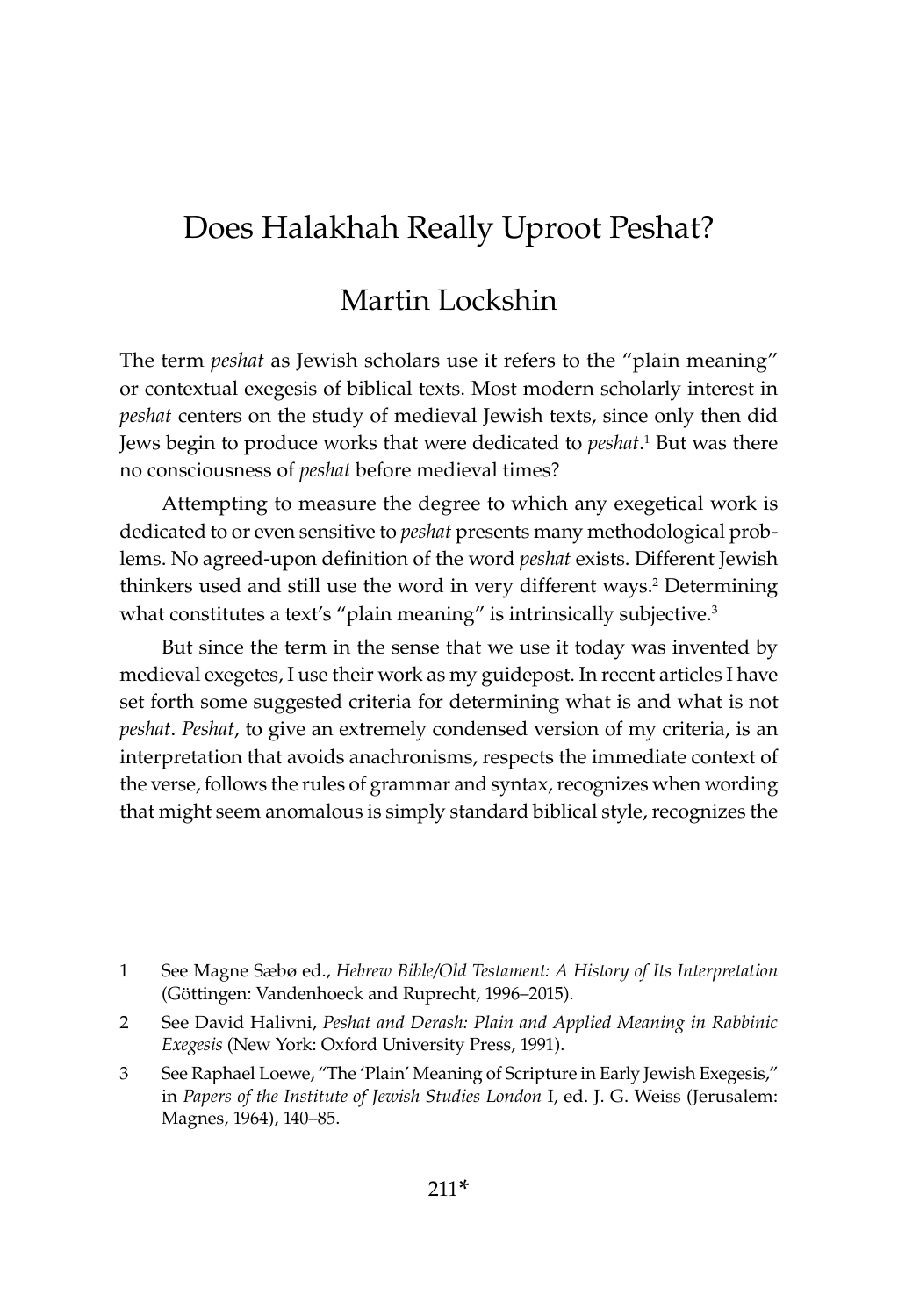differences between biblical and rabbinic Hebrew, and explains verses from within the text rather than depending on information extraneous to the text.<sup>4</sup>

## I. Was Peshat New in the Middle Ages?

Modern scholars disagree about whether rabbis in the classical rabbinic period (roughly the 2<sup>nd</sup> through the 6<sup>th</sup> centuries) understood the difference between *peshat* exegesis and midrashic exegesis.5 Medieval Jewish Bible commentators who offered *peshat* explanations of biblical texts also disagreed about whether or not they were doing something new. In their traditional societies, it was useful for them to claim precedents for their methods. Many of them cited older rabbinic statements such as "*'en miqra' yotse' mi-de peshuto"6* (translated by David Weiss-Halivni as "no text can be deprived of its *peshat*"7 ) as precedents for their own efforts to interpret the Bible according to the plain sense of Scripture.8 They also cited the phrase *pashtei di-qra* that appears occasionally in rabbinic literature.<sup>9</sup> Modern scholars argue about what these phrases and terms meant in classical rabbinic literature, but they certainly did not mean *peshat* in the medieval or modern sense.<sup>10</sup>

- 4 For more detail, see my "*Peshat* in *Genesis Rabbah*," (henceforth *PGR*) in *Genesis Rabbah in Text and Context*, ed. Sarit Kattan Gribetz et al. (Tübingen: Mohr Siebeck, 2016), 213–32, especially pp. 213–14; and my "Signs of Sensitivity to *Peshat* in the Collections of Midrash Halakhah" (henceforth *Signs*), *Mikhlol: Pardes Conference Series* 1 (2016): 5–16, especially p. 6 (Hebrew).
- 5 See *PGR* and *Signs*. See also the sources cited in the notes there.
- 6 *b. Šabb.* 63a and a few other times in classical rabbinic literature.
- 7 Halivni, *Peshat and Derash,* 25.
- 8 See, e.g., Rashbam, commentary to Gen 1:1 and Gen 37:2, and ibn Ezra, introduction to his Torah commentary "*ha-derekh ha-revi'it*." They both use this quotation to justify large-scale setting aside of midrashic readings of the biblical text. Earlier on, Rashi had cited this line twice in his Torah commentary (to Gen 37:17 and to Exod 12:2) to justify his own preference for one specific *peshat* explanation over midrashic alternatives.
- 9 In *b. Eruv.* 23b and six more times in the Babylonian Talmud. Cited for example by Rashi to Job 29:13, Bekhor Shor to Lev 6:3, and Radak to 2 Chron 6:1.
- 10 See, for example, the discussion by Sarah Kamin, *Rashi's Exegetical Categorization in Respect to the Distinction Between Peshat and Derash* (Jerusalem: Magnes, 1986) (Hebrew); Halivni, *Peshat and Derash*; Loewe, " 'Plain' Meaning."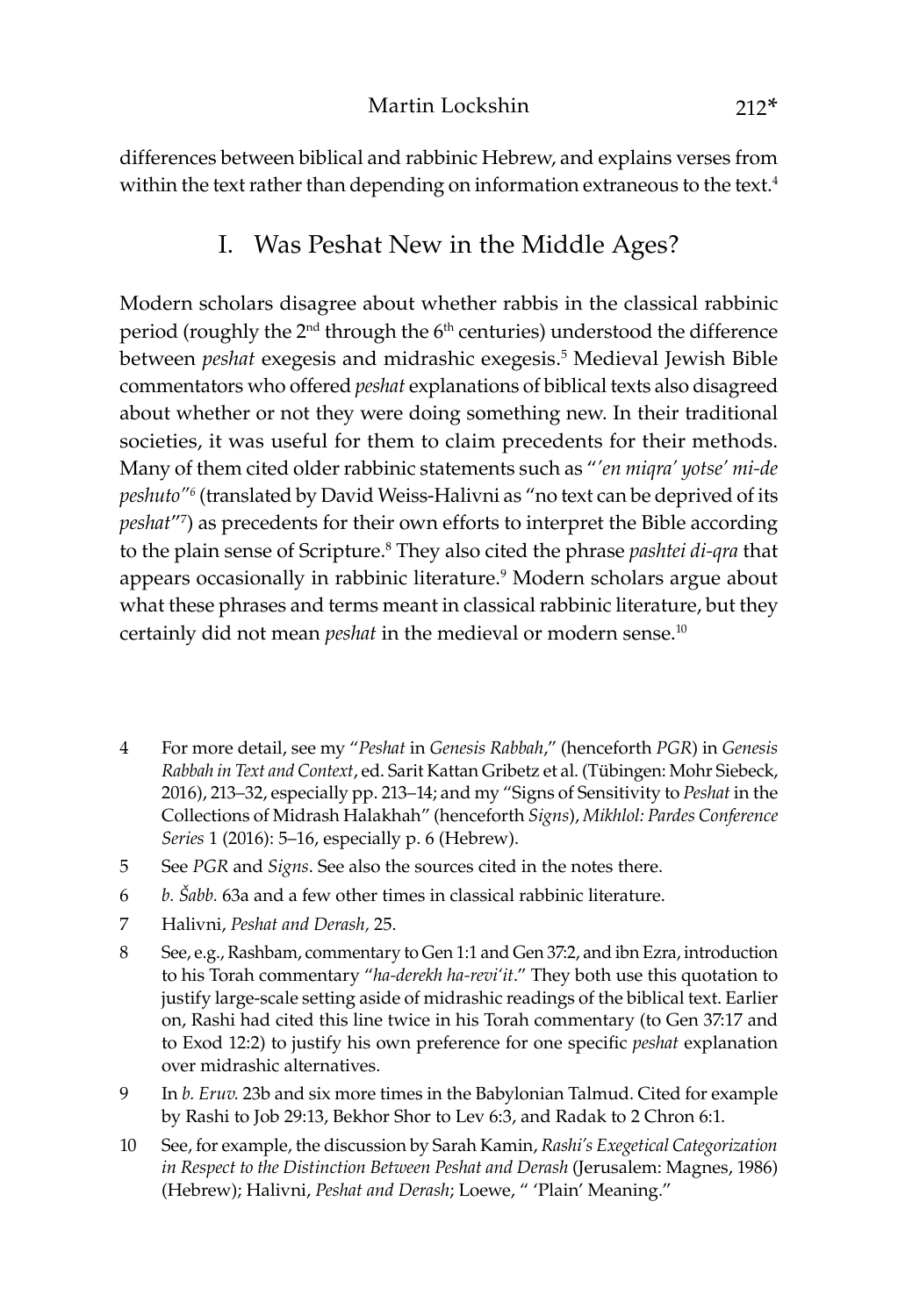## II. Are There Other Rabbinic Hebrew Words That May Mean Peshat?<sup>11</sup>

The word *mamash* appears fairly often in rabbinic literature and is at times coterminous with our word *peshat*. For example, the Talmud records a disagreement between two rabbis, Rav and Shemuel, about how to interpret the verse (Exod 1:8), "A new king arose in Egypt." One said *ḥadash mamash*, in other words he was literally a new king, and the other said that he was the same king, but he enacted new decrees.<sup>12</sup> Here, and in a number of other rabbinic passages, the word *mamash* is used to describe the interpretation that we would consider closer to the *peshat*.

But *mamash* does not consistently mean *peshat*; what it means is "literal," which in some cases means *peshat* and in others means "hyper-literal." Consider, for example, another text from the Talmud:

From the verse (Exod 35:27), "the *nesi'im* [standardly understood as chieftains, or heads of the tribes] brought lapus lazuli and other stones," we see that precious stones and gems fell [from heaven] for the Israelites together with the manna. A *tanna*  taught: *nesi'im mamash,* literally *nesi'im* [clouds], as in the verse "Like clouds [*nesi'im*], wind—but no rain—[is one who boasts of gifts not given]" (Prov 25:14).13

Here the *mamash* explanation is incompatible with any sense of *peshat*, even if, from the literal perspective, one of the meanings of *nesi'im* in biblical Hebrew is clouds. *Peshat* exegesis insists on explanations that are contextually appropriate; it is not enough that the explanation be based on one possible dictionary meaning of the word.<sup>14</sup>

Already in twelfth-century France, Rashbam (Samuel ben Meir) made the point that *peshat* does not always mean "literal." Consider his comment on Exodus 13:9:

- 11 See also the discussion of this issue in Loewe, "'Plain' Meaning," and Kamin, *Rashi's Exegetical Categorization*.
- ,ויקם מלך חדש וגו' רב ושמואל, חד אמר: חדש ממש, וחד אמר: שנתחדשו גזירותיו :a11 *Sotah .B* 12 cited by Rashi in his commentary to Exod 1:8.
- מלמד שירדו להם לישראל אבנים טובות ומרגליות עם המן. והנשאם הביאו את אבני :a75 *Yoma .B* 13 .השהם תנא: נשיאים ממש, וכן הוא אומר נשיאים ורוח וגשם אין
- 14 For further discussion of the word *mamash* in rabbinic literature, see *Signs*, 6–7.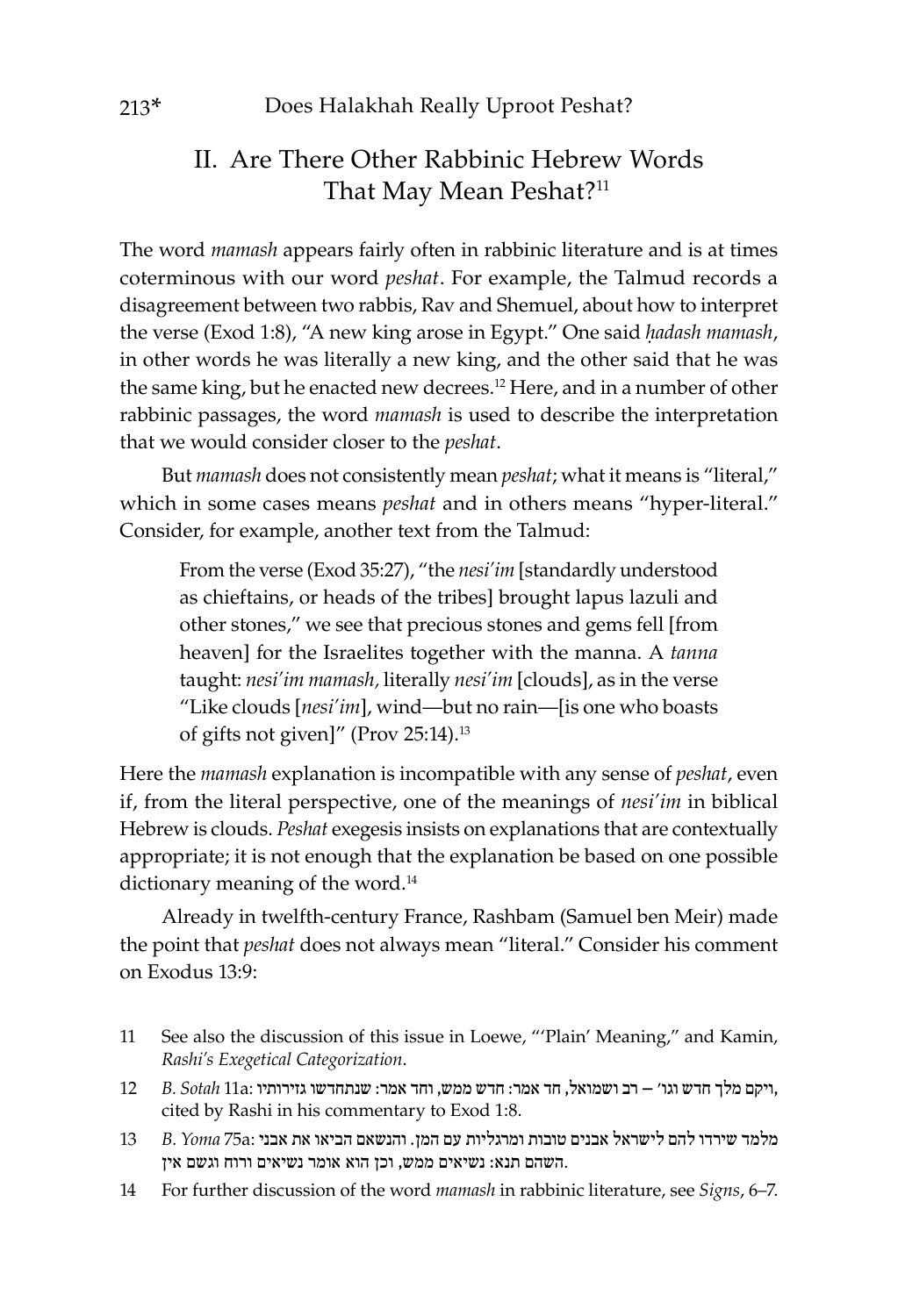And this shall serve you as a sign on your hand and as a reminder between your eyes—in order that the Teaching of the Lord may be in your mouth—that with a mighty hand the LORD freed you from Egypt.

While Jewish tradition has always explained this verse as a reference to *tefillin* (phylacteries) which are physically, literally, tied on the arm and head, Rashbam insisted that:

According to the profound plain meaning (עומק פשוטו) [of Scripture], it will always be a reminder for you as if it were written on your hand. Like the verse (Song 8:6), "Let me be a seal on your heart."15

Just as the speaker in the Song of Songs does not mean that she wishes to be literally a seal on her lover's heart, so the contextual meaning of the verse in Exodus, according to Rashbam, is that a Jew should surround himself or herself with Torah as if the Torah were written on the Jew's hand or arm. In this case, according to Rashbam, the metaphorical explanation is the *peshat*, the interpretation that fits the context best, while the literal explanation, *tefillin*, is what we might call hyper-literalism.

Abraham ibn Ezra's favorite example of the principle that the literal is not always coterminous with *peshat* is the verse in Deuteronomy (10:16): "Circumcise the foreskin of your hearts, and stiffen your necks no more." Context and common sense tell us that the *peshat* of this verse is the metaphorical understanding and not the hyper-literal understanding that the verse advocates open-heart surgery.16

Doubtless the rabbis of classical rabbinic times understood the distinction between literal and non-literal. They use the word *mamash* to differentiate between the two. But did they have a sense of *peshat*? Abraham ibn Ezra argued that they must have understood the *peshat* interpretation of the Bible, even if their exegetical works tended not to use it. He writes: "They [the rabbis] knew the *peshat*, for they were endowed with all wisdom."17 One

- לאות על ידך לפי עומק פשוטו יהיה לך לזכרון תמיד כאילו 13:9: Exod to Commentary 15 .כתוב על ידך. כעין שימני כחותם על לבך
- 16 For example in his longer commentary to Exod 13:9 and 20:1.
- 17 Abraham ibn Ezra, *shittah aḥeret* commentary to Genesis, introduction, p. כט in *Miqraot Gedolot ha-Keter*, volume 1, ed. Menachem Cohen (Jerusalem: Bar Ilan University Press, 1997): ההם ידעו הפשט, כי להם נתנה כל חכמה.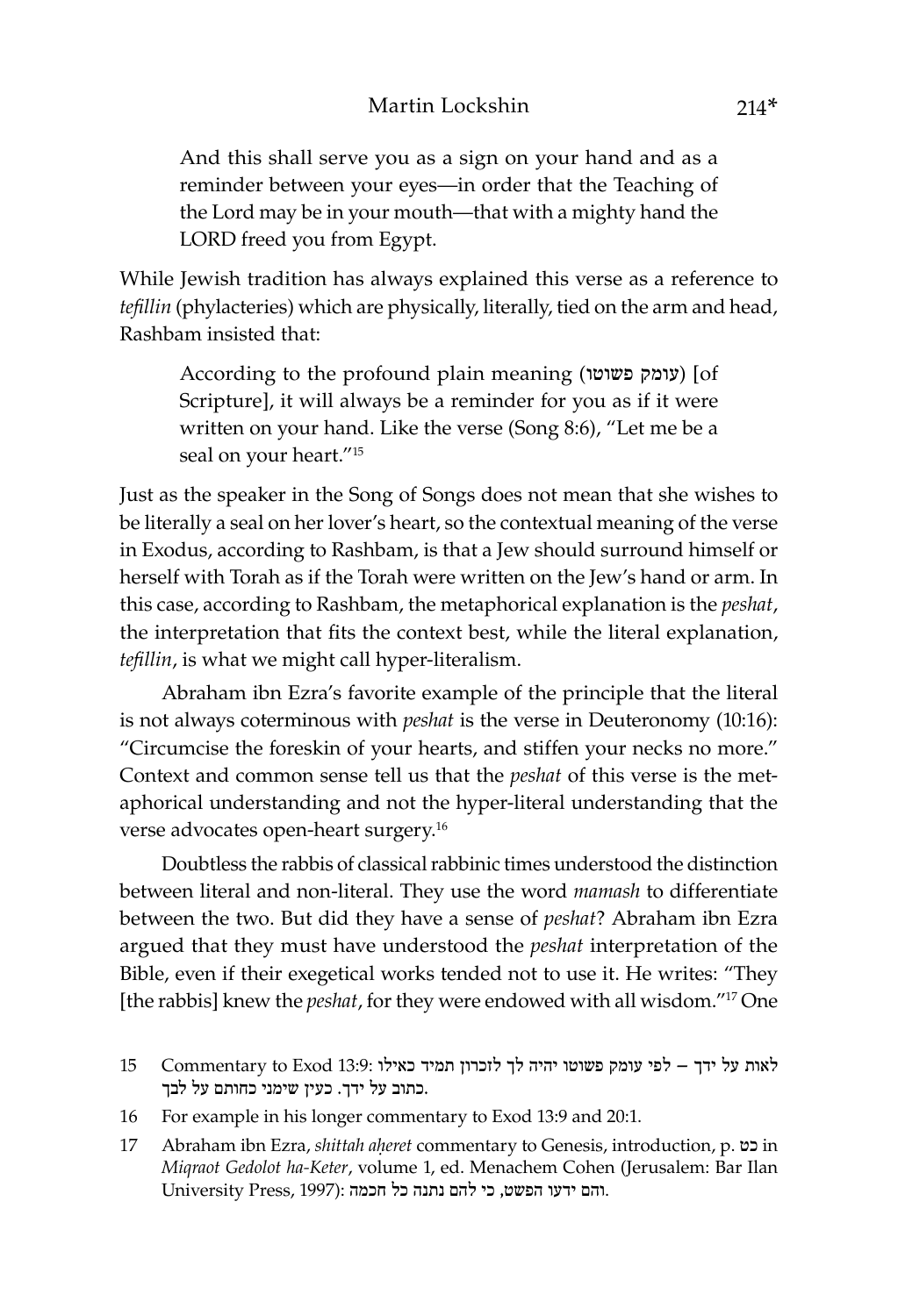Spanish Jewish Bible commentator whose name is now lost even claimed: "We know that our Sages knew *peshat* better than anyone who came after them."18 Ibn Ezra's older contemporary, Rashbam, however, claimed that the classical rabbis never actually honed the skills required for *peshat* exegesis, since they concentrated their efforts on midrash, the type of biblical exegesis that, he claimed, was more important for the religious life of the observant Jew. He writes:

Due to their piety, the earliest scholars tended to devote their time to midrashic explanations; as a result they never became attuned to the profundities of the plain meaning of Scripture .19(עומק פשוטו של מקרא)

#### III.Uprooting Scripture

In two recent studies of mine, I concluded that editors of different rabbinic works display different attitudes to *peshat*.<sup>20</sup> In this paper, my goal is narrower: to analyze one statement, "In three instances halakhah uproots Scripture." The statement first appears in classical rabbinic literature, and is attributed to Rabbi Yishmael of the second century.<sup>21</sup>

Some medieval and early modern Jewish Bible commentators used this phrase for their own purposes, saying that the halakhah which the classical rabbis formulated, while ostensibly based on exegesis of the Bible, sometimes or perhaps often negated the plain meaning of the biblical text. These medieval and early modern commentators cited Rabbi Yishmael's phrase to distinguish their own *peshat* project from halakhah, implying that Rabbi

- $18$ יותר מכל הבא אחריהם יותר השט יותר הפשט יותר הפשט יותר הבא אחריהם יותר הפשט יותר ה discussed by Hagai Ben-shammai, "The Rabbinic-Midrashic Literature in Saadiah's Commentaries: Continuity and Innovation," in *Tradition and Change in Medieval Judeo-Arabic Culture*, ed. J. Blau and D. Doron (Ramat Gan: Bar Ilan University Press, 2000), 67, cited by Uriel Simon, *The Ear Discerns Words: Studies in Ibn Ezra's Exegetical Methodology* (Ramat Gan: Bar-Ilan University Press, 2013), 118 (Hebrew).
- והראשונים מתוך חסידותם נתעסקו לנטות אחרי הדרשות שהן 37:2: Gen to Commentary 19 עיקר, ומתוך כך לא הורגלו בעומק פשוטו של מקרא
- 20 See n. 4 above.
- 21 In *b. Sotah* 16a and other sources discussed below.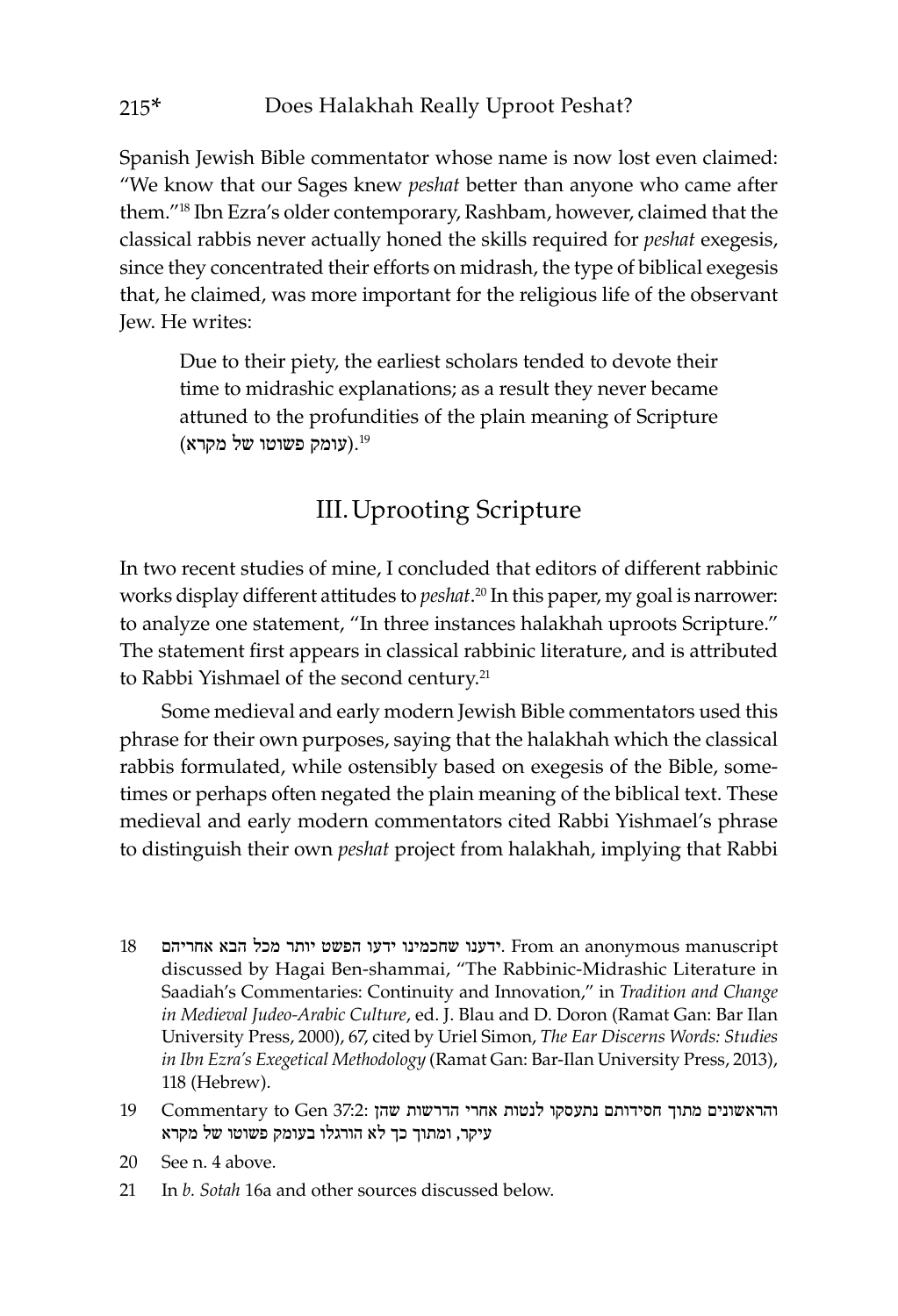Yishmael, and presumably the rest of the *tanna'im*, 22 recognized this tension and understood that the halakhic process uproots Scripture. For example, in the introduction to his commentary to Exodus 21, Rashbam wrote:

Let those who love wisdom know and understand that my purpose is not to offer halakhic interpretations. … Some of those explanations can be found in the works of my mother's father, Rashi, may the memory of the righteous be a blessing. But my purpose is to explain the *peshat*. I will explain the laws and rules [of the Torah] in a manner that conforms to the [natural] way of the world. Nevertheless, it is the halakhic level of interpretation that is the most essential one, as the rabbis said (*b. Sotah* 16a), "Halakhah uproots [the plain meaning of] Scripture."23

A century and a half after Rashbam, around the year 1300, Rabbi Menahem ha-Meiri wrote in his commentary on that same talmudic phrase:

We have found many cases where halakhah gets around (עוקבת ( the biblical text, meaning that halakhah approaches the text in a roundabout manner (בעקיפין (and with rationalizations to dislodge the text from its meaning and establish a new meaning for it, sometimes completely uprooting (בעקירה] (the text from its meaning] and sometimes [simply] adding.<sup>24</sup>

- 22 There is copious literature on whether Rabbi Yishmael had a different exegetical approach from that of the other *tanna'im*. See *Signs*, p. 8 and the notes there, and *PGR*, 222–23 and notes there.
- ידעו ויבינו יודעי שכל כי לא באתי לפרש הלכות . . . ומקצתן ימצאו בפירושי רבינו שלמה אבי 23 אמי זצ"ל, ואני לפרש פשוטן של מקראות באתי. ואפרש הדינין וההלכות לפי דרך ארץ. ואעפ"כ [מקרא] All printed versions of . ההלכות עיקר כמו שאמרו רבותינו הלכה עוקרת (משנה) Rashbam's commentary on the Torah are based on one manuscript which has been lost since the Shoah. David Rosin based his edition (Breslau, 1881/1882) on this manuscript, and he reports that the manuscript reads here: עוקרת הלכה משנה. In a footnote in his edition (p. 112 n. 3), he approvingly quotes a colleague who suggested emending the word משנה to מקרא. Since then, scholarly editions have followed this emendation. See *Miqraot Gedolot ha-Keter*, Exodus, volume 2, ed. Menachem Cohen (Jerusalem: Bar Ilan University Press, 2007), 2, and Martin Lockshin, *Peirush ha-Rashbam al ha-Torah* (Jerusalem: Choreb, 2009), 251 and the notes there.
- הרבה מקומות מצינו שהלכה עוקבת את המקרא ר"ל שבאה עליו כמו עקיפין ותואנות להזיז את 24 manuscript the In .המקרא מהבנתו ולהעמידו בהבנה אחרת מהם בעקירה לגמרי ומהם בתוספת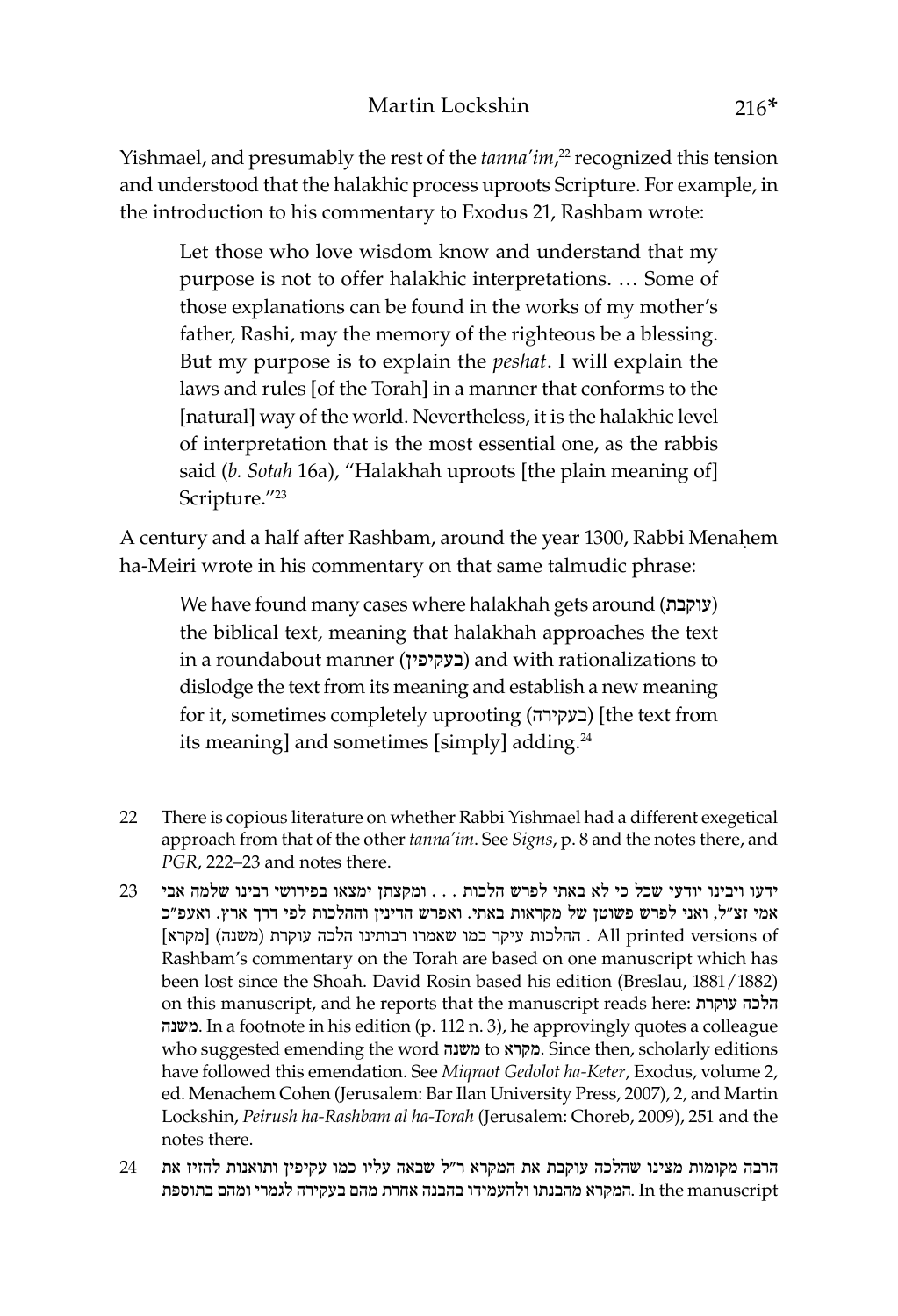Even in more recent generations, some rabbis and scholars have continued to see this statement of Rabbi Yishmael's as a comment on the tension between halakhah and *peshat*. 25

#### IV. What Did Rabbi Yishmael Actually Say?

Is it legitimate to read this meaning into the talmudic passage where Rabbi Yishmael's saying first appeared? Probably not.

We have three different versions of this saying in classical rabbinic literature--in *Sifre Deuteronomy*, in the Babylonian Talmud, and in the Palestinian Talmud.

In *Sifre Deuteronomy*, the relevant passage reads:

"You shall take an awl" (Deut 15:17) [and use it to pierce the ear of a Hebrew slave who does not wish to go free after six years]: And how do we know that [the piercing does not have to be done with an awl but the verse] also [allows piercing] with a thorn or with glass or with the [sharpened] stem of a reed? For the text says "you shall take" [implying any item that one might think to take for this purpose]; these are the words of Rabbi Yose berabbi Yehudah.

Rebbe [on the other hand] says, [the verse says] "with an awl": just as an awl is made of metal so I know only [that the Torah also permits the piercing to be done with any implement] made of metal.

Based on this (מיכן (Rabbi Yishmael used to say: In three instances halakhah circumvents (עוקפת (Scripture:

(1) The Torah said (Lev 17:13): "[And if any Israelite or any stranger who resides among them hunts down an animal or a bird that may be eaten, he shall pour out its blood and cover

traditions for the talmudic passage from which this saying is created, we find a number of different versions of the verb that Rabbi Yishmael used: עוקבת, עוקרת, עוקמת or עוקפת. See *Diqduqei Soferim* to *b. Sotah* 16a. Perhaps ha-Meiri was acquainted with the variation in readings, as he used forms of three of these verbs in his comment.

25 See sources cited by David Henshke, "Two Subjects Typifying the Tannaitic Halakhic Midrash," *Tarbiz* 65 (1995): 427–28 (Hebrew).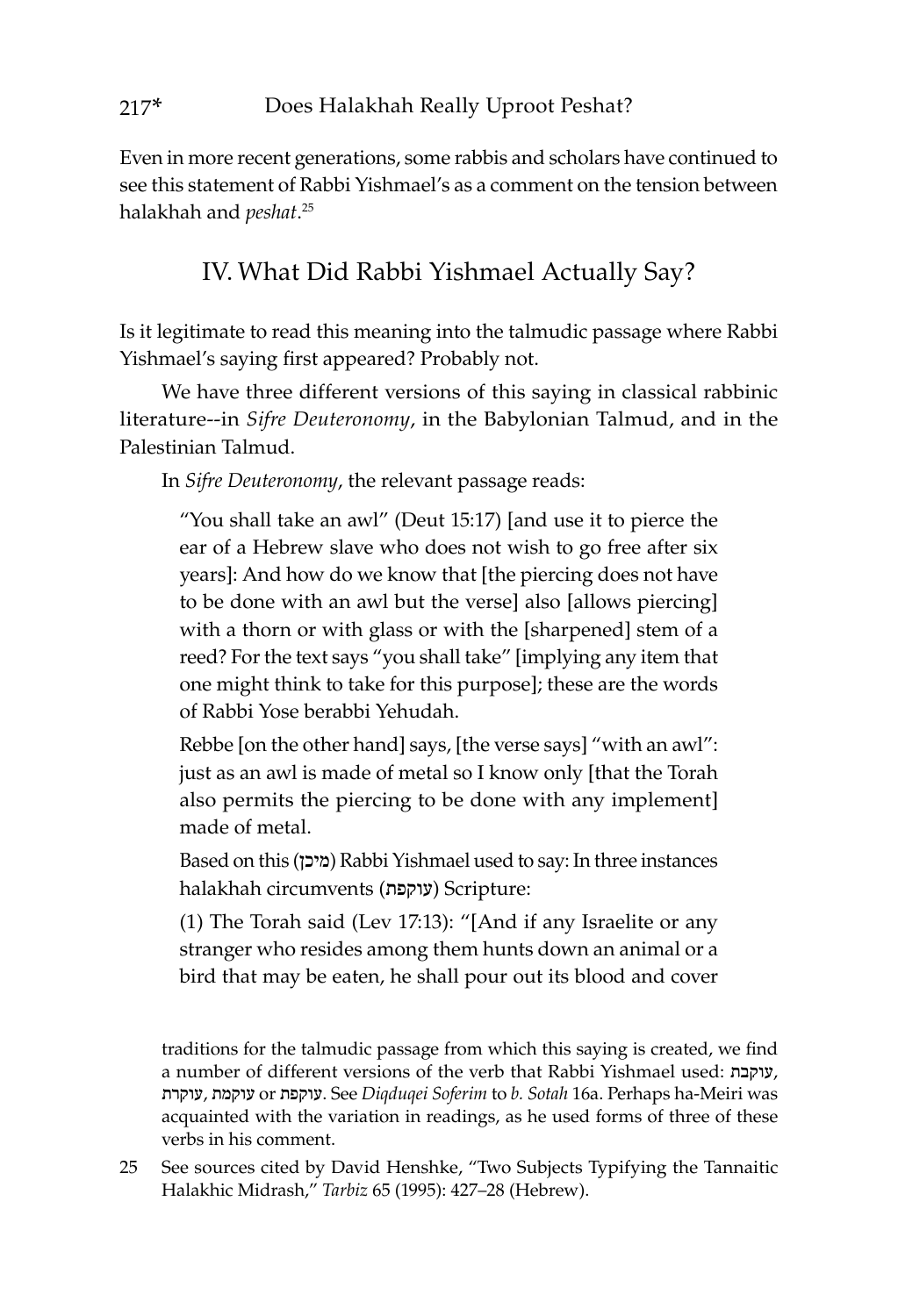it] with earth." But halakhah [teaches that the slaughtered animal's blood may be covered] with any material in which plants can grow [not just earth];

(2) The Torah said [that a man who divorces his wife must hand her] (Deut 24:1): "a book [of divorcement]." But halakhah [teaches that the divorcement document may be written] on any material that is not attached to the ground [not just a book];

(3) The Torah said (Exodus 21:6) [that the ear of a Hebrew slave who decides not to go free after six years of service should be pierced] "with an awl" but halakhah says [that the piercing may be done] with any item.<sup>26</sup>

The passage in the Babylonian Talmud reads:

Come and hear: Rabbi Yohanan taught in the name of Rabbi Yishmael: In three instances halakhah uproots Scripture:

(1) The Torah said (Lev 17:13): "[And if any Israelite or any stranger who resides among them hunts down an animal or a bird that may be eaten, he shall pour out its blood and cover it] with earth." But halakhah [teaches that the slaughtered animal's blood may be covered] with anything [not just earth];

(2) The Torah said (Num 6:5): "[Throughout the term of his vow as Nazirite, no] razor [shall touch his head]." But halakhah [teaches that for a Nazirite, shaving or trimming is forbidden] using any item [not just a razor];

(3) The Torah said [that a man who divorces his wife must hand her] (Deut 24:1): "a book [of divorcement]." But halakhah

26 *Sifre Deuteronomy* 122. See the notes on p. 180 of Finkelstein's edition (New York: Jewish Theological Seminary, 1993). Finkelstein found that the passage was missing in around half the manuscripts of *Sifre* that were available to him. The ולקחת את המרצע, מנין לרבות את הקוץ ואת הזכוכית :Hebrew text in Finkelstein reads ואת הקרומית של קנה שנאמר ולקחת דברי רבי יוסי ברבי יהודה רבי אומר מרצע מה מרצע המיוחד מן המתכת אף אין לי אלא מן המתכת. מיכן היה רבי ישמעאל אומר בשלשה מקומות הלכה עוקפת המקרא התורה אמרה ושפך את דמו וכסהו בעפר והלכה אמרה בכל דבר שמגדיל צמחים, התורה אמרה וכתב לה ספר כריתות והלכה אמרה בכל דבר שהוא בתלוש, התורה אמרה במרצע והלכה .אמרה בכל דבר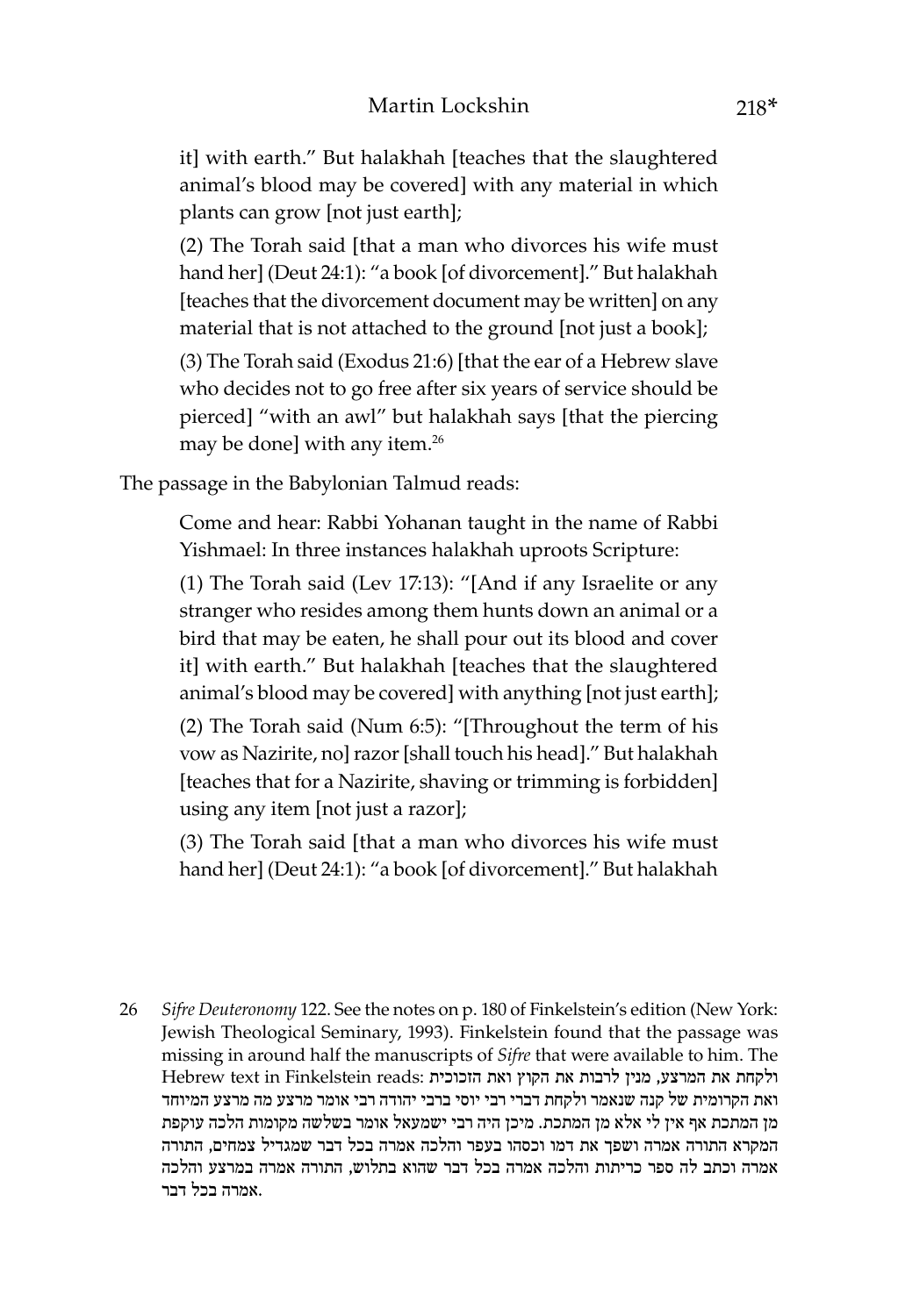[teaches that the divorcement document may be written] on any material [not just a book].<sup>27</sup>

Another version of this saying appears in the Palestinian Talmud:

Rabbi Yishmael taught: In three instances halakhah bypasses .. . . Scripture) עוקפת)

(1) The Torah said [that a man who divorces his wife must hand her] (Deut 24:1): "a book [of divorcement]." But halakhah [teaches that the divorcement document may be written] on any material that is not attached to the ground [not just a book].

(2) The Torah said (Lev 17:13): "[And if any Israelite or any stranger who resides among them hunts down an animal or a bird that may be eaten, he shall pour out its blood and cover it] with earth." But halakhah [teaches that the slaughtered animal's blood may be covered] with any material in which plants can grow [not just earth];

(3) The Torah said (Exod 21:6) [that the ear of a Hebrew slave who decides not to go free after six years of service should be pierced] "with an awl" but halakhah says even with a wooden barb or a thorn or glass.<sup>28</sup>

To summarize the differences between the three versions: (1) the Palestinian Talmud and *Sifre* provide the same three examples—"book," "earth," and "awl" (although not in the same order), while the three examples in the Babylonian Talmud are "earth," "razor" and "book." "Awl" is missing in the Babylonian Talmud, even though in the context in *Sifre* "awl" is the catalyst that began the discussion. (2) In the Babylonian Talmud, the saying concludes that each of these ceremonies may be conducted דבר בכל—with any material or utensil or item. In the Palestinian Talmud, each term is expanded somewhat—listing

- 27 *B. Sotah* 16a. The Hebrew text in the printed editions reads: משום יוחנן ר"דא :ש"ת ר' ישמעאל, בשלשה מקומות הלכה עוקבת מקרא: התורה אמרה בעפר, והלכה בכל דבר; התורה read editions printed The .אמרה בתער, והלכה בכל דבר; התורה אמרה ספר, והלכה בכל דבר here עוקבת but there are a variety of readings of the verb in the manuscripts. See n. 24.
- 28 *Y. Qidd.* 1:2 (59d). The Hebrew there reads: הלכה מקומות בשלשה ישמעאל רבי תני עוקפת למקרא . . . התורה אמרה בספר והלכה אמרה בכל דבר שהוא בתלוש התורה אמרה בעפר והלכה אמרה בכל דבר שהוא מגדל צמחים התורה אמרה במרצע והלכה אמרה אפילו בסול אפילו .בקוץ אפילו בזכוכית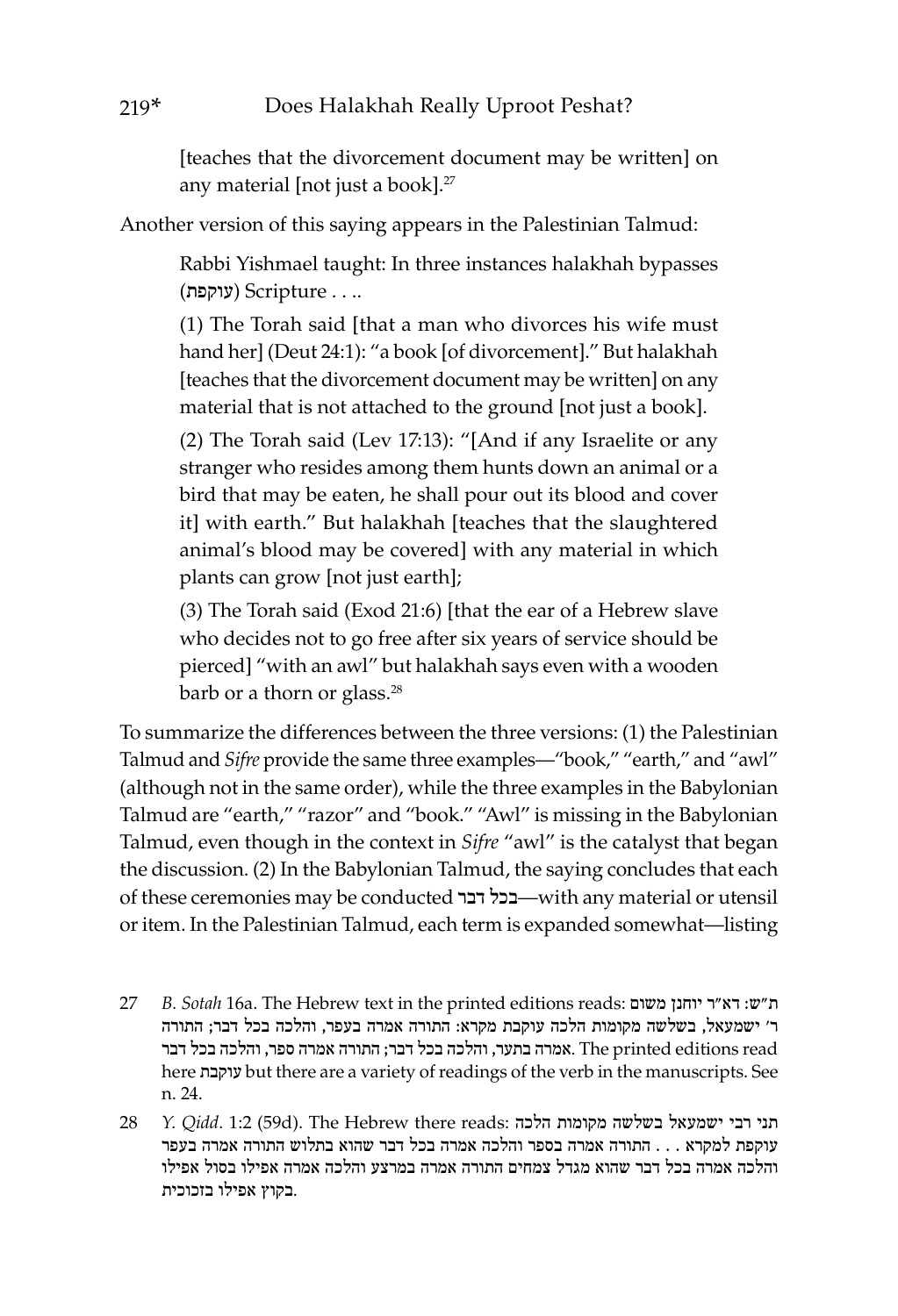various items that are like "book," "earth" and "awl"—but never does the Palestinian Talmud say that the ceremony may be done with *any* item (בכל דבר). In *Sifre*, the first two items are expanded in a limited manner, but the third item, "awl," the item under discussion in the immediate context there, is expanded to "with any item" (בכל דבר). This may be of significance, since in *Sifre*, in the passage that introduces Rabbi Yishmael's saying we have a dispute between Rabbi Yose berabbi Yehudah and Rebbe which appears to be about this precise question—how far should we be willing to expand the meaning of the term awl.

#### V. Rashi's Commentary on the Passage in the Babylonian Talmud

Rashi's lengthy comment on this passage shows how difficult he thought it was. First he explains the wording. Apparently his text of the Talmud read עוקבת).<sup>29</sup> Then, in a totally (עוקרת).<sup>29</sup> Then, in a totally uncharacteristic manner, he strongly suggests (מאוד בעיני נראה והוא (that the list of items in the Palestinian Talmud is the accurate one and that somebody added the example of "razor" into the text in the Babylonian Talmud even though Rabbi Yishmael never gave this example (דהך דתער מוספת הוא).30 Rashi does not explain how he arrived at this judgment about what Rabbi Yishmael really said, but David Henshke explains well the problems involved in seeing "razor" as part of Rabbi Yishmael's original statement.<sup>31</sup>

Rashi also raises other complications. It's difficult, he writes, to see these three cases as examples of uprooting Scripture. They simply expand

- 30 S.v. דבר בכל והלכה. The full text of the relevant part of his comment reads: ת"וא אין זו עקירה אלא תוספת איברא עקירה היא שמלקין אותו על כך ואסור להכות את ישראל בחנם שהרי אמרה תורה (דברים כה) לא יוסיף פן יוסיף ואף על גב דבכולהו קראי דרשי' בשחיטת חולין ובגיטין ובנזיר לר' ישמעאל לא משמע ליה קראי דוכתב לה דמרבינן מיניה לרבות כל דבר דריש ליה בכתיבה מתגרשת ואינה מתגרשת בכסף כדדרשינן לה התם וכן כולן אלא אהלכה למשה מסיני סמכינן וקראי אסמכתא בעלמא הוא הלכך שאר מדרשים ריבויין דכל התורה כולה לא חשיב להו ר' ישמעאל כהלכה עוקבת מקרא אלא הני תלת ובמסכת קידושין ירושלמי מצאתי משנה זו דר' ישמעאל ואין תער מן השלשה אלא מרצע והכי תניא התם התורה אמרה ספר והלכה בכל דבר התלוש התורה אמרה עפר והלכה בכל דבר המגדל צמחים התורה אמרה מרצע והלכה אמרה אפי' סול וסירה והוא .נראה בעיני מאד דהך דתער מוספת הוא
- 31 Henshke, "Two Subjects," 431–33.

עוקבת: מקפחת את עקבו מעמדו ועוקרת בג' מקומות הלכה למשה מסיני באה ועוקרת את .v.S 29 הפסוק.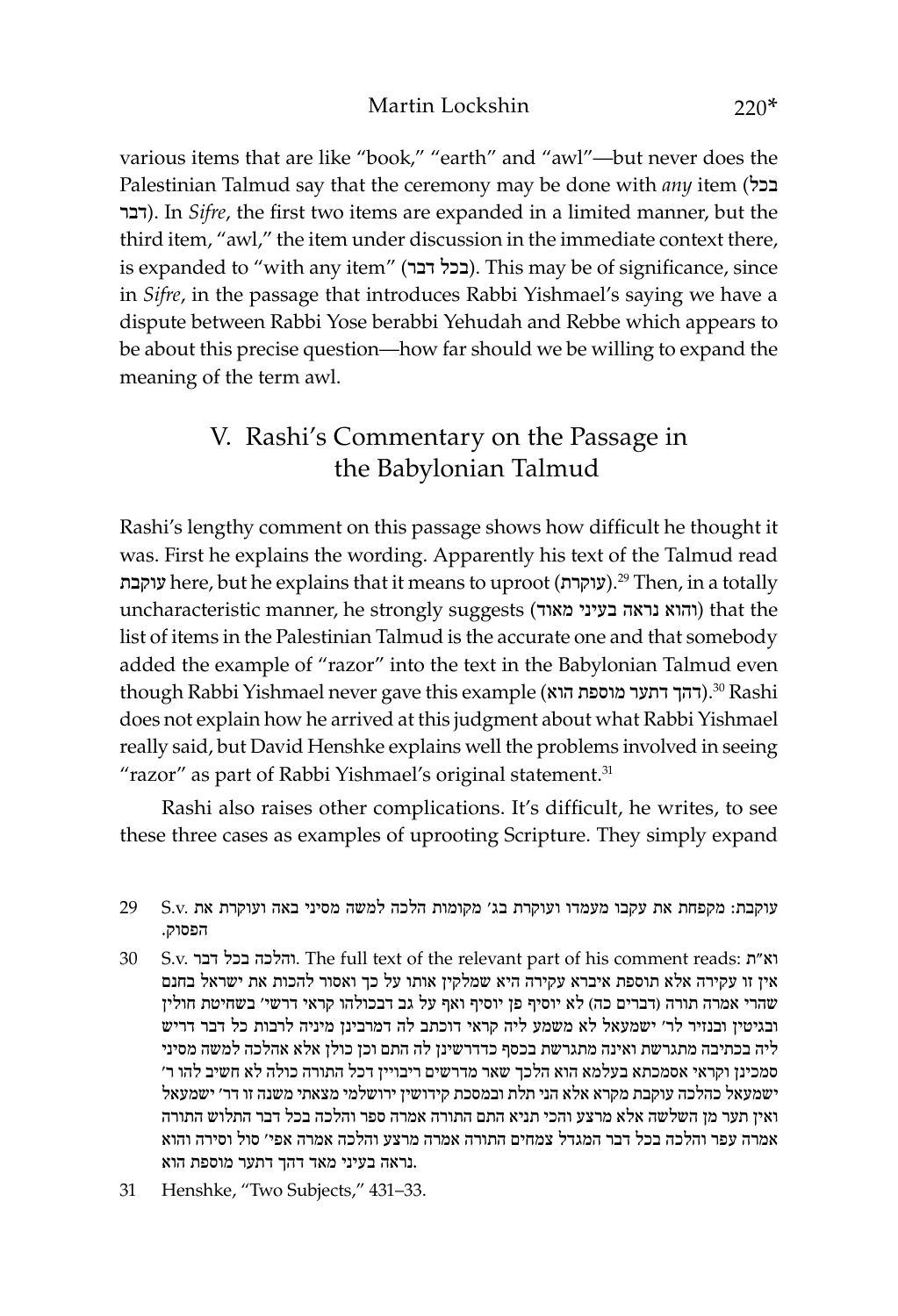the meaning of three specific terms (earth, razor, and book respectively), something that the classical rabbis did frequently, not just in these three cases. Furthermore, Rashi points out that in other talmudic passages, rabbis other than Rabbi Yishmael provide textual arguments for why these specific terms (earth, razor, and book) should be expanded. For Rashi, if the talmudic rabbis find a prooftext (not just a logical argument) to justify their exegesis of a word or term, by definition this means that they were not uprooting Scripture. They were interpreting it!

Rashi then provides a complicated explanation of what Rabbi Yishmael was actually saying and what uprooting Scripture means. According to Rashi, Rabbi Yishmael knew that other talmudic rabbis had found scriptural prooftexts that led them to expand the meaning of the specific term. Rabbi Yishmael, however, did not agree with their midrashic exegesis. Nevertheless, Rabbi Yishmael came to the same halakhic conclusions as those other rabbis based on halakhah, tradition, which teaches us to expand the meaning of these terms despite the lack of prooftexts (to Rabbi Yishmael's mind) for this expansion. Following Rashi's logic, then, Rabbi Yishmael's statement is saying nothing about the relationship between halakhah and *peshat*. Rather, Rabbi Yishmael is making a statement about the relationship between halakhah and *midrash*. While generally halakhah is based on *midrash* of the Scriptural text, Rabbi Yishmael points out that in three instances (and only three instances?), the rabbis expanded the meaning of a term, despite the lack of a convincing biblical prooftext.

Recently, David Henshke has revisited the issue and come up with his own explanation of Rabbi Yishmael's statement.<sup>32</sup> He notices that Rabbi Yishmael offers a number of statements involving the number three and referring to lists of passages that are to be interpreted in an unexpected way:

(1) "Rabbi Yishmael says: 'every time the word "אם—if" appears in the Torah it refers to doing something optional, except in three instances'."33

(2) "This is one of three passages that Rabbi Yishmael interpreted as an allegory."34

34 *Mekhilta de-Rabbi Yishmael*, *Neziqin* 6 (Horovitz-Rabin ed., p. 270): משלשה אחד זה .דברים שהיה ר' ישמעאל דורש בתורה כמין משל

<sup>32</sup> Henshke, "Two Subjects," 417–38.

<sup>33</sup> *Mekhilta de-Rabbi Yishmael*, *Ba-ḥodesh* 11, (Horovitz-Rabin ed., p. 243): ישמעאל רבי .אומר, כל אם ואם שבתורה רשות, חוץ משלשה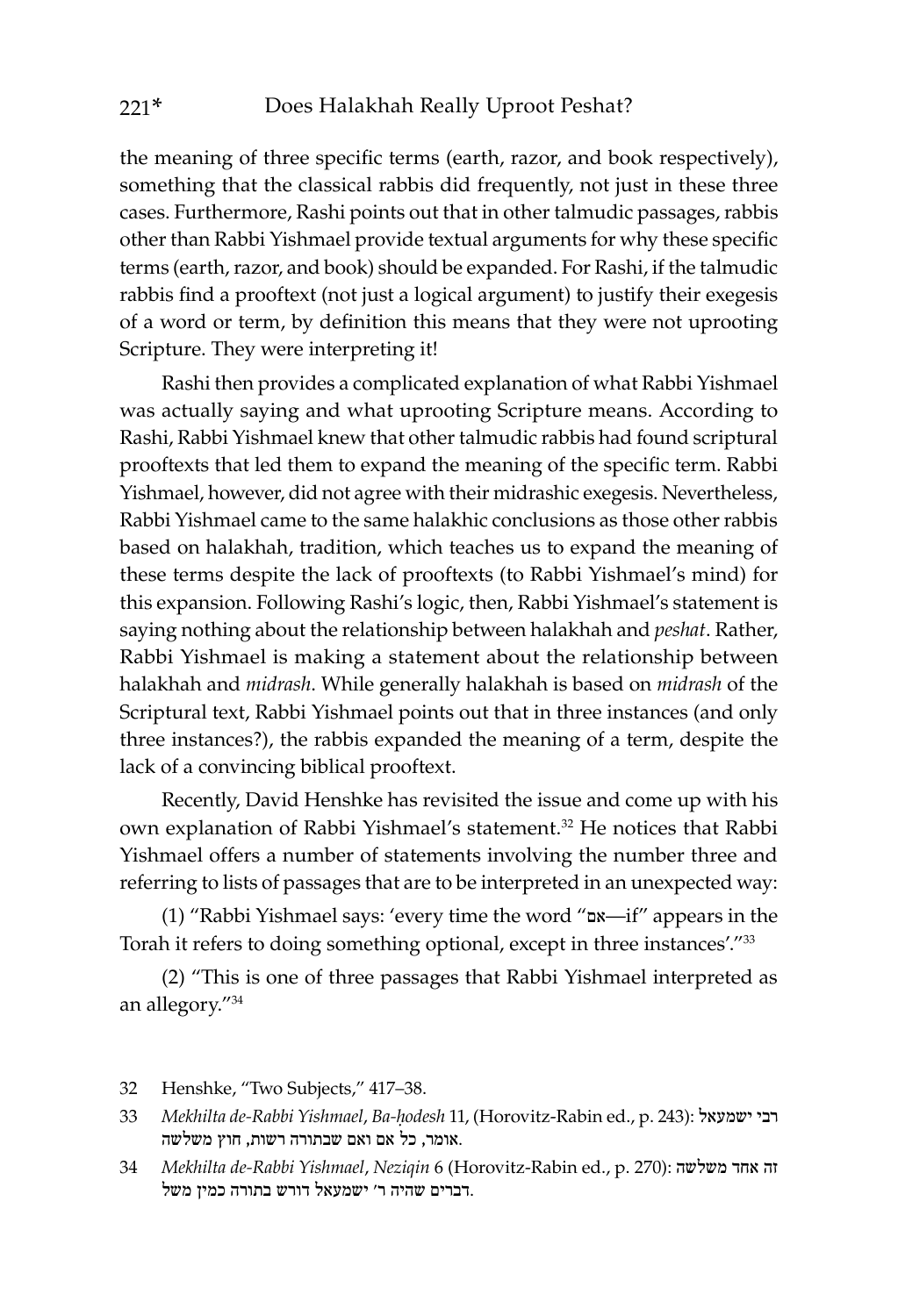(3) "This is one of the three times that Rabbi Yishmael made a midrash on the word את."35

This is a useful framework in which to place Rabbi Yishmael's saying, but it does not explain what made these three "uprooting" passages different from standard midrash halakhah in Rabbi Yishmael's eyes.

Henshke agrees with Rashi that Rabbi Yishmael's original statement included the example of "awl" but not the example of "razor," found in the Babylonian Talmud. He posits that Rabbi Yishmael was making the following complicated point:

Rabbi Yishmael knew that when rabbis expanded the meaning of a specific noun in the biblical text, some rabbis expanded the word in a more limited manner and some in a more expansive manner. We see this most clearly in the lead-up to our "uprooting" text in *Sifre*:

"You shall take an awl" (Deut 15:17) [and use it to pierce the ear of a Hebrew slave who does not wish to go free after six years]: And how do we know that [the piercing does not have to be done with an awl but the verse] also [allows piercing] with a thorn or with glass or with the [sharpened] stem of a reed? For the text says "you shall take" [implying any item that one might think to take for this purpose]; these are the words of Rabbi Yose berabbi Yehudah.

Rebbe [on the other hand] says, [the verse says] "with an awl": just as an awl is made of metal so I know only [that the Torah also permits the piercing to be done with another implement] made of metal.

Both rabbis quoted agree that even though the Torah said that the ceremony should be done with an "awl," other piercing implements are permitted. Rebbe still insists that the piercing must be done with something metal, something somewhat akin to an awl. Rabbi Yose berabbi Yehudah, on the other hand, asserts that any item that can pierce, made of whatever material, suffices.

35 Or perhaps "where Rabbi Yishmael interpreted the word את as being a sign of a Kahana (32 *Numbers Sifre* .זו אחת משלש אתים שהיה ר' ישמעאל דורש בתורה ".reflexive ed., p. 94; see also Kahana's explanation of this passage on pages 275–76 of his commentary volume). On Rabbi Yishmael and midrash on the word את, see also *PGR*, 222–23 and n. 54 there and the sources cited in that note.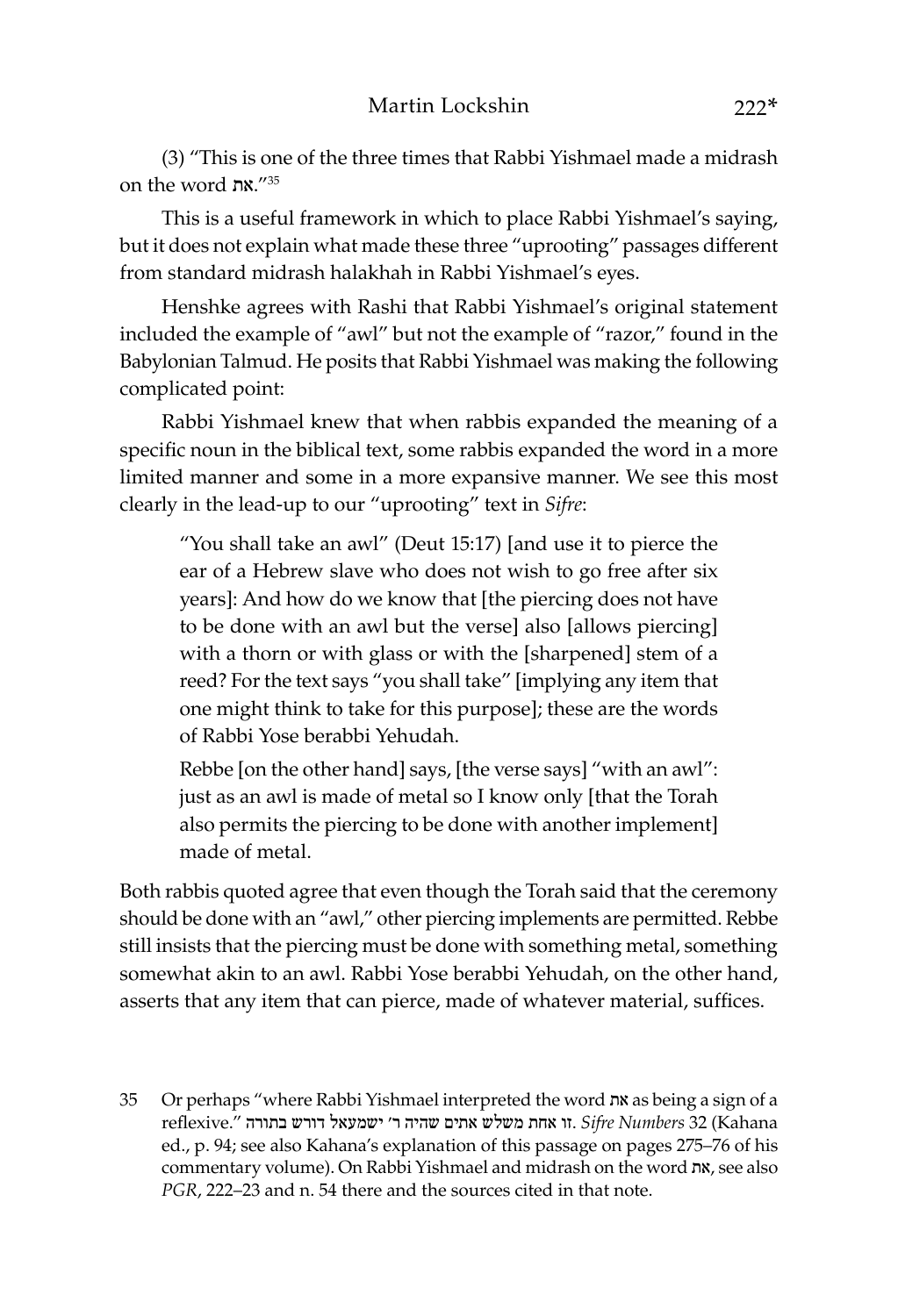When Rabbi Yishmael says that there are three instances where, in his understanding, halakhah uproots Scripture, according to Henshke he means something to this effect: "There are three instances where my colleagues expand the meaning of a noun found in the Torah, but they expand the meaning in a limited manner. I, however, in those three instances say that, according to halakhah, any item that can do the job will suffice. I cannot find a prooftext that justifies that expansion, and in general I prefer to expand the meaning of a term by citing a prooftext and explaining it midrashically. But in these three instances alone I say, despite the lack of prooftexts, that 'halakhah'—oral tradition—teaches me to expand the meaning of the term widely in any case."

Though ingenious, this solution is speculative and reads a great deal into Rabbi Yishmael's words. Furthermore, it involves assuming that Rabbi Yishmael's original statement is misquoted in each of the three places where it appears in rabbinic literature. The Babylonian Talmud erroneously thinks that one of Rabbi Yishmael's three examples was "razor" and does not know about "awl." And the other two sources fail to present Rabbi Yishmael as enunciating the crucial phrase, from Henshke's perspective, דבר בכל—with any item. If we must resort to cobbling together a new text that does not exist in writing anywhere in order to make sense of why Rabbi Yishmael thinks that these three cases are unique, perhaps we will never be able to establish with certainty what he actually meant when he made this statement. Whatever the precise meaning of Rabbi Yishmael's words, Henshke is correct that he is making a statement about expanding the meaning of a biblical term in a legal context without scriptural proof.

#### VI.*Dibber ha-Katuv ba-Hoveh*

Are these three examples of "halakhah uprooting Scripture" so different from another better-known exegetical principle: *dibber ha-katuv ba-hoveh*, a principle first found in classical rabbinic literature and later embraced by medieval *peshat* exegetes? *Dibber ha-katuv ba-hoveh* means that a term used in a biblical verse is not meant to be restrictive. The Bible simply presented the most common occurrence. (הווה here does not mean "the present tense" but means "that which happens [most] frequently.") This interpretive approach is best explained through examples.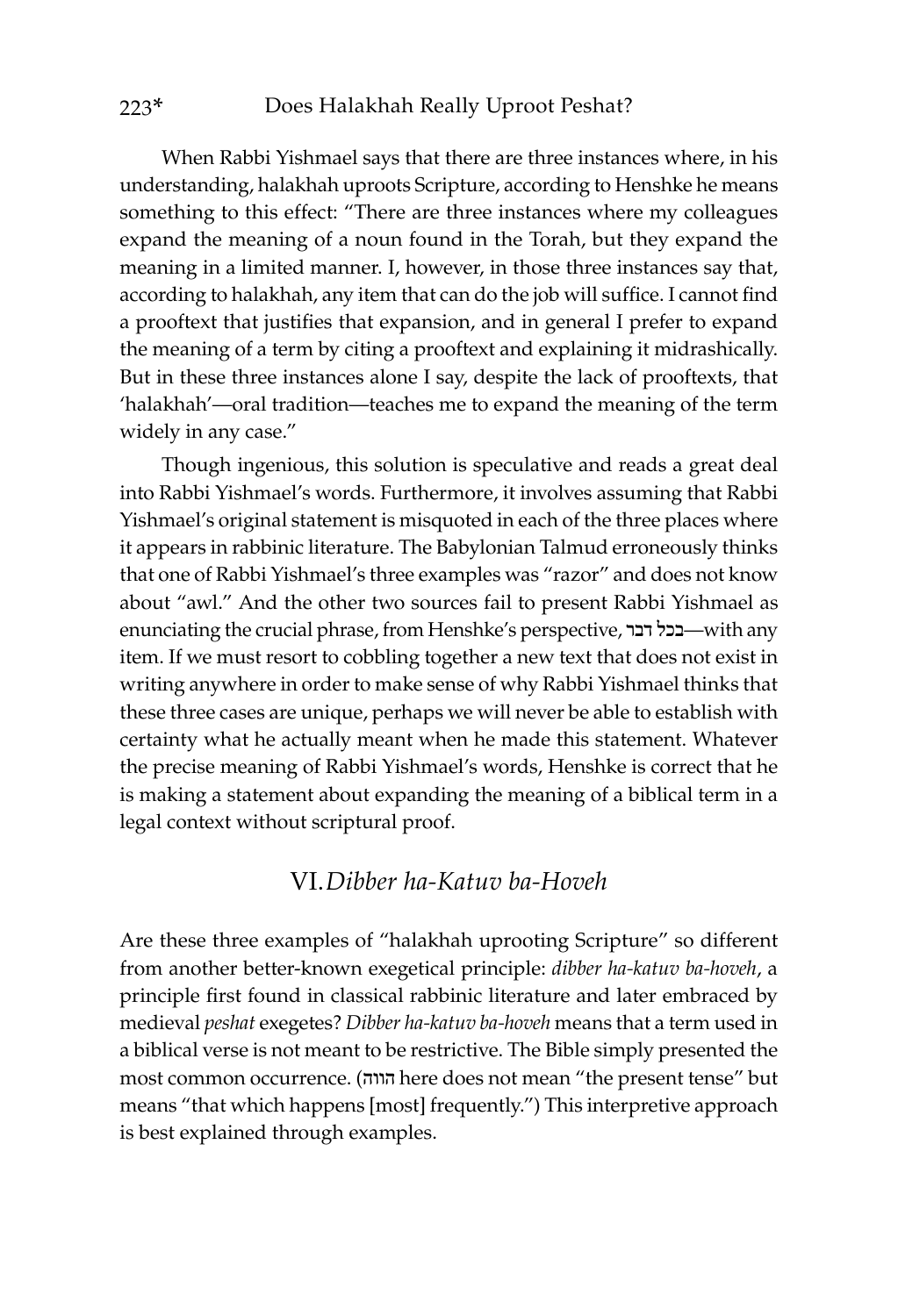In classical rabbinic literature, the longest list of examples of *dibber ha-katuv ba-hoveh* is found in the Mekhilta, a work attributed to the school of Rabbi Yishmael.

Here is the list:

1. [The Torah says not to eat] "Meat torn in the field" (בשדה בשר טרפה ;Exod 22:30). I know only [that the meat is forbidden if it was torn] "in the field." [If it was torn] at home how do I know [that it is forbidden]? The Torah juxtaposed carcasses (נבלה ( and torn (טריפה). Just as concerning carcasses the text did not distinguish between home and field, so also with "torn" we should not distinguish between home and field. So why does the verse say "meat torn *in the field*"? Since the verse uses the most common occurrence (דיבר הכתוב בהווה).

2. Similarly [the Torah says that a woman who was raped and could not summon help is exonerated if she was] "found in the open" (or in a field [בשדה מצאה]; Deut 22:27). We know [that she is exonerated only if she was found in the open. How do we know that she is exonerated if she is found] at home [or presumably anywhere else]? Since the verse uses the most .(דיבר הכתוב בהווה) occurrence common

3. Similarly [the Torah describes the case] "If a man is unclean due to a nocturnal emission" (Deut 23:11). How do we know [that the same rule applies in the case of] an emission during the day? Since the verse uses the most common occurrence .(דיבר הכתוב בהווה)

4. Similarly [the Torah says], "the man who planted a vineyard but never harvested it" [may leave<sup>36</sup> the battle lines] (Deut 20:6). We know only [that the exemption applies to someone who has planted] a vineyard. How do we know [that the exemption applies also to a man who has planted] any type of fruit tree? Since the verse uses the most common occurrence (הכתוב דיבר .(בהווה

5. Similarly [the Torah says], "Do not boil a kid in its mother's milk" (אמו בחלב גדי ;Exod 23:19). We know only [that one may

36 Or perhaps "must leave." See *Minḥat Ḥinnukh,* commandment 526.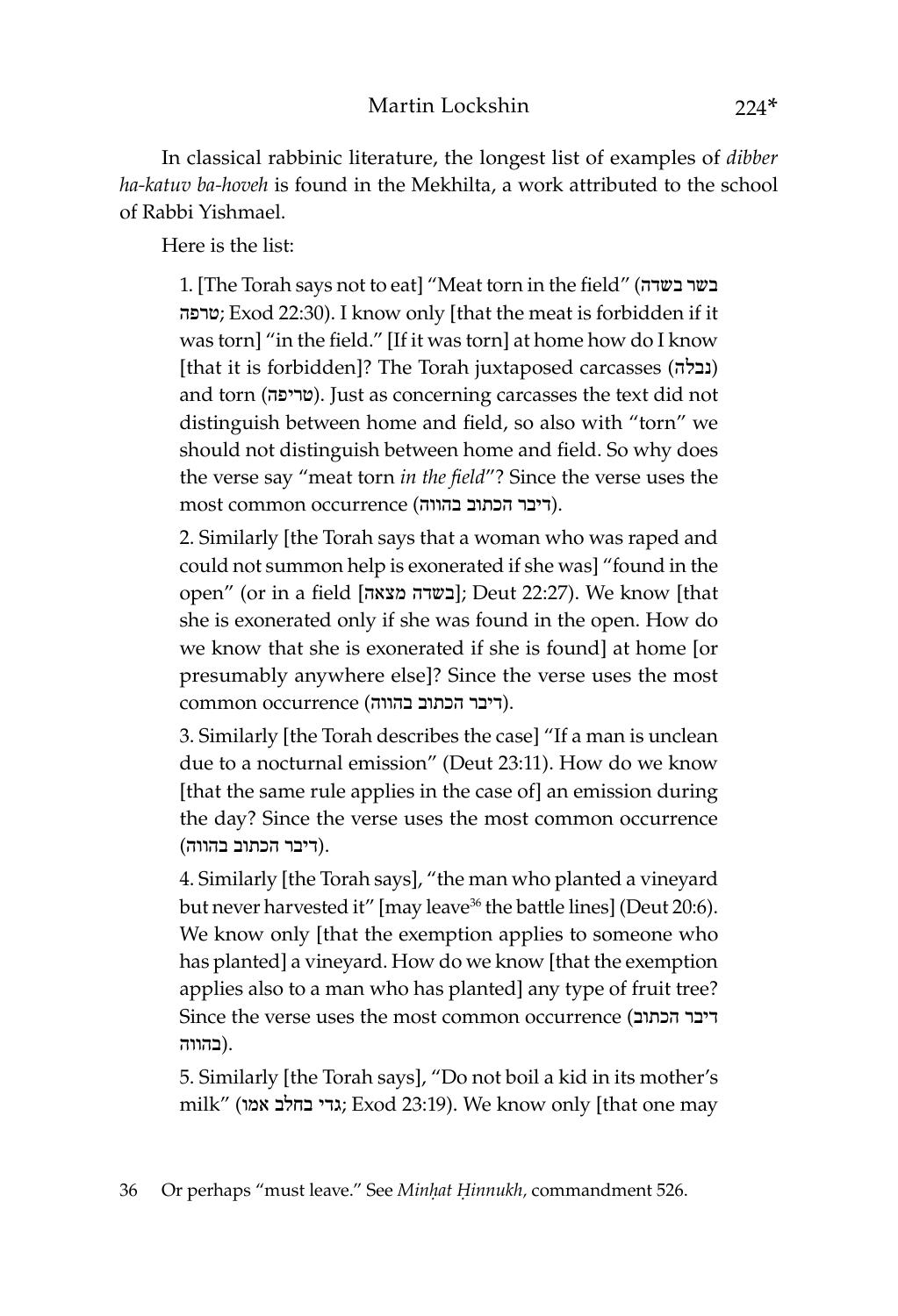not boil] a kid. How do we know [that one may not boil] any other animal [in milk]? Since the verse uses the most common occurrence (בהווה הכתוב דיבר(. So also [when the first verse mentioned above said] "meat torn in the field" [the law applies wherever the meat was torn. The Torah said "in the field" because] the verse uses the most common occurrence (דיבר הכתוב בהווה). [The field is] the most common place for an animal to be torn  $37$ 

Note that in the first example, the text finds a midrashic prooftext in order to apply the rule more widely (The Torah juxtaposed carcasses [151] and torn [טריפה[. Just as concerning carcasses the text did not distinguish between home and field, so also…). The prooftext is in the form of a *heqeish*, an argument from juxtaposition, a common form of midrashic proof. But as the Mekhilta text proceeds, it abandons that midrashic methodology, expanding the next four terms mentioned without any specific prooftext and relying instead simply on our understanding of standard biblical style. The Torah gave a specific common example, and we are supposed to expand the law to apply in analogous circumstances.

The results of saying "the verse describes the most common occurrence" and "halakhah uproots Scripture" are the same. Rabbi Yishmael says that halakhah uproots Scripture when the Torah says to pierce the slave's ear with an awl, but it is also an instrument commonly used for piercing, and "the verse describes the most common occurrence," expecting us to realize that there is no problem with using something else.

In their own Bible commentaries, Rashbam and Abraham ibn Ezra, the medieval Jewish exegetes most committed to *peshat*, often made independent use of the principle בהווה הכתוב דיבר—the verse describes the most common occurrence—beyond the examples of its use in classical rabbinic literature. In

ובשר בשדה טרפה. אין לי אלא :(21–230 Purbitz-Rabin ed., pp. 320–21) ובשר בשדה טרפה. בשדה, בבית מנין, תלמוד לומר נבלה וטרפה, הקיש טרפה לנבלה, מה נבלה לא חלק בה, בין בבית בין בשדה, אף טרפה לא נחלוק בה בין בבית בין בשדה, הא מה תלמוד לומר ובשר בשדה טרפה, דבר הכתוב בהווה; כיוצא בו כי בשדה מצאה, אין לי אלא בשדה, בבית מנין, דבר הכתוב בהווה; כיוצא בו כי יהיה בך איש אשר לא יהיה טהור מקרה לילה, אין לי אלא מקרה לילה, מקרה יום מנין, דבר הכתוב בהווה; כיוצא בו מי האיש אשר נטע כרם ולא חללו, אין לי אלא כרם, שאר כל אילנות מנין, לא דבר הכתוב אלא בהווה; כיוצא בו לא תבשל גדי בחלב אמו, אין לי אלא גדי שאר כל בהמה מנין .דבר הכתוב בהווה; אף כאן ובשר בשדה טרפה, דבר הכתוב בהווה, מקום שדרך בהמות להטרף